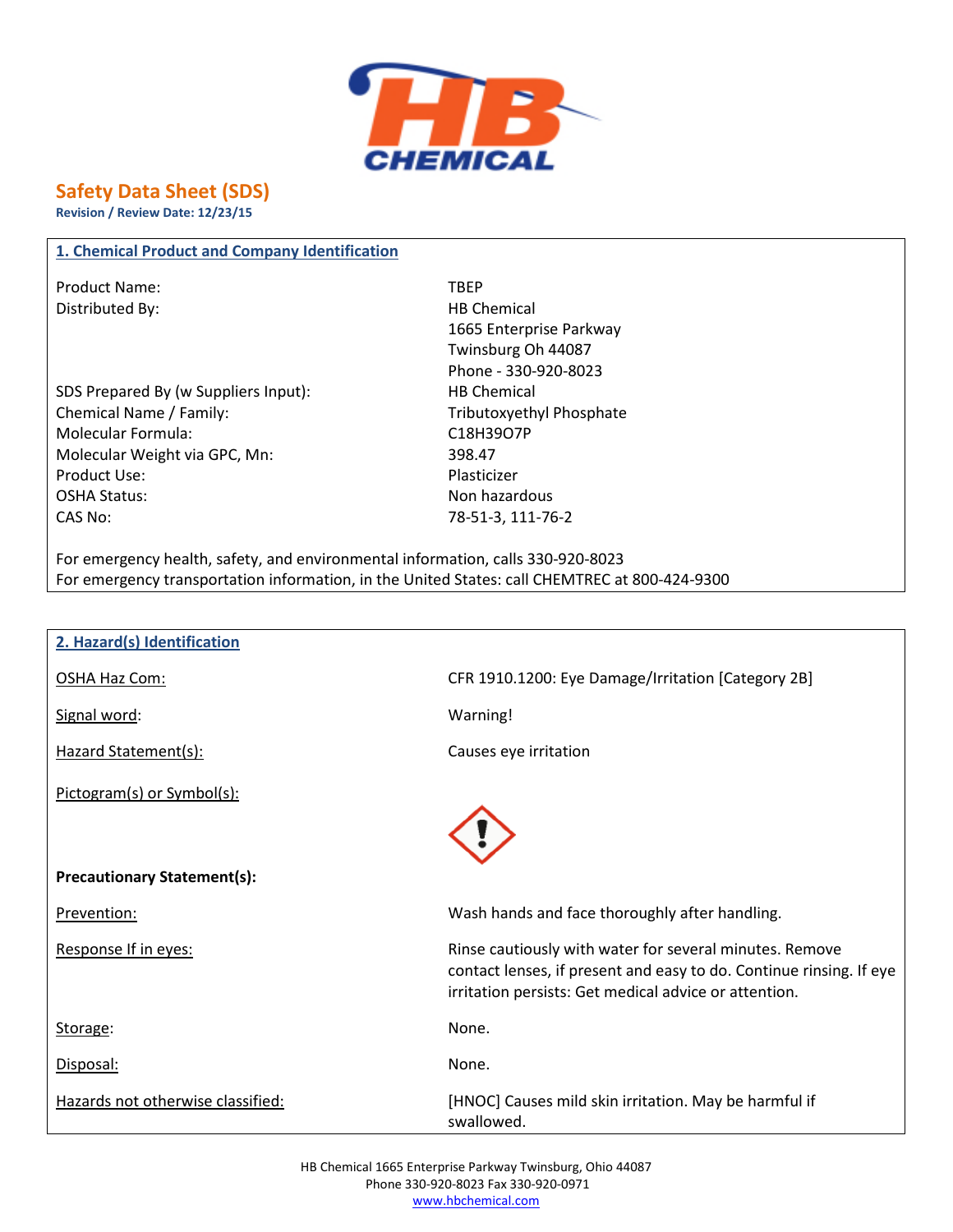| Signs and Symptoms of Exposure:                                                                        | serious illness or death. | Eye contact may result in redness or pain. Skin contact may<br>result in redness, pain or dry skin. Overexposure may result in                                                     |                                                                 |
|--------------------------------------------------------------------------------------------------------|---------------------------|------------------------------------------------------------------------------------------------------------------------------------------------------------------------------------|-----------------------------------------------------------------|
| <b>Primary Routes of Entry:</b>                                                                        |                           | Inhalation, Eye contact, Ingestion, Skin contact.                                                                                                                                  |                                                                 |
| Medical Conditions Generally Aggravated by Exposure: Skin contact may aggravate existing skin disease. |                           |                                                                                                                                                                                    |                                                                 |
| Eye Contact:                                                                                           |                           | May cause redness and slight irritation.                                                                                                                                           |                                                                 |
| Skin Contact:                                                                                          |                           | May cause redness and slight irritation.                                                                                                                                           |                                                                 |
| Ingestion:                                                                                             | abdominal cramps.         | Low acute oral toxicity. May cause nausea, diarrhea and                                                                                                                            |                                                                 |
| Inhalation:                                                                                            |                           | May cause upper respiratory tract irritation.                                                                                                                                      |                                                                 |
| <b>NFPA Rating:</b>                                                                                    | Health-1,                 | Fire-1,                                                                                                                                                                            | Reactivity-1                                                    |
| <b>HMIS Hazard Ratings:</b>                                                                            | Health-1,                 | Flammability -1,                                                                                                                                                                   | Reactivity -1                                                   |
| HMIS limitation statement:                                                                             |                           | The HMIS hazard ratings numbers are meant to give a quick<br>indication of the relative hazards associated with the product.<br>to assist with the safe handling of this material. | All of the information contained in the SDS should be consulted |

| 3. Composition / Information on Ingredients |                               |                            |
|---------------------------------------------|-------------------------------|----------------------------|
| Weight Percent / Typical                    | Component Identity            | <b>CAS Registry Number</b> |
| 98%                                         | Tris(2-butoxyethyl) phosphate | $78 - 51 - 3$              |
| 1%                                          | 2-butoxyethanol               | 111-76-2                   |

| <b>4. First Aid Measures</b> |                                                                                                                                                                   |
|------------------------------|-------------------------------------------------------------------------------------------------------------------------------------------------------------------|
| Inhalation:                  | Remove to fresh air. Seek medical attention if irritation occurs.                                                                                                 |
| Eyes:                        | Hold eyelids open and flush with a steady, gentle stream of<br>water for at least 15 minutes, seek medical attention.                                             |
| Skin:                        | Immediately wash with plenty of soap and water for at least 5<br>minutes. Remove contaminated clothing and shoes, clean<br>before re-use. Seek medical attention. |
| Ingestion:                   | If conscious, give 1-2 glasses of water. Do not give anything g by<br>mouth to an unconscious person. Seek medical attention.                                     |

| <b>5. Fire-Fighting Measures</b> |                                                           |  |
|----------------------------------|-----------------------------------------------------------|--|
| Suitable Extinguishing Media:    | Water Spray, Dry Chemical, CO2, Foam.                     |  |
|                                  | HB Chemical 1665 Enterprise Parkway Twinsburg, Ohio 44087 |  |
|                                  | Phone 330-920-8023 Fax 330-920-0971                       |  |
|                                  | www.hbchemical.com                                        |  |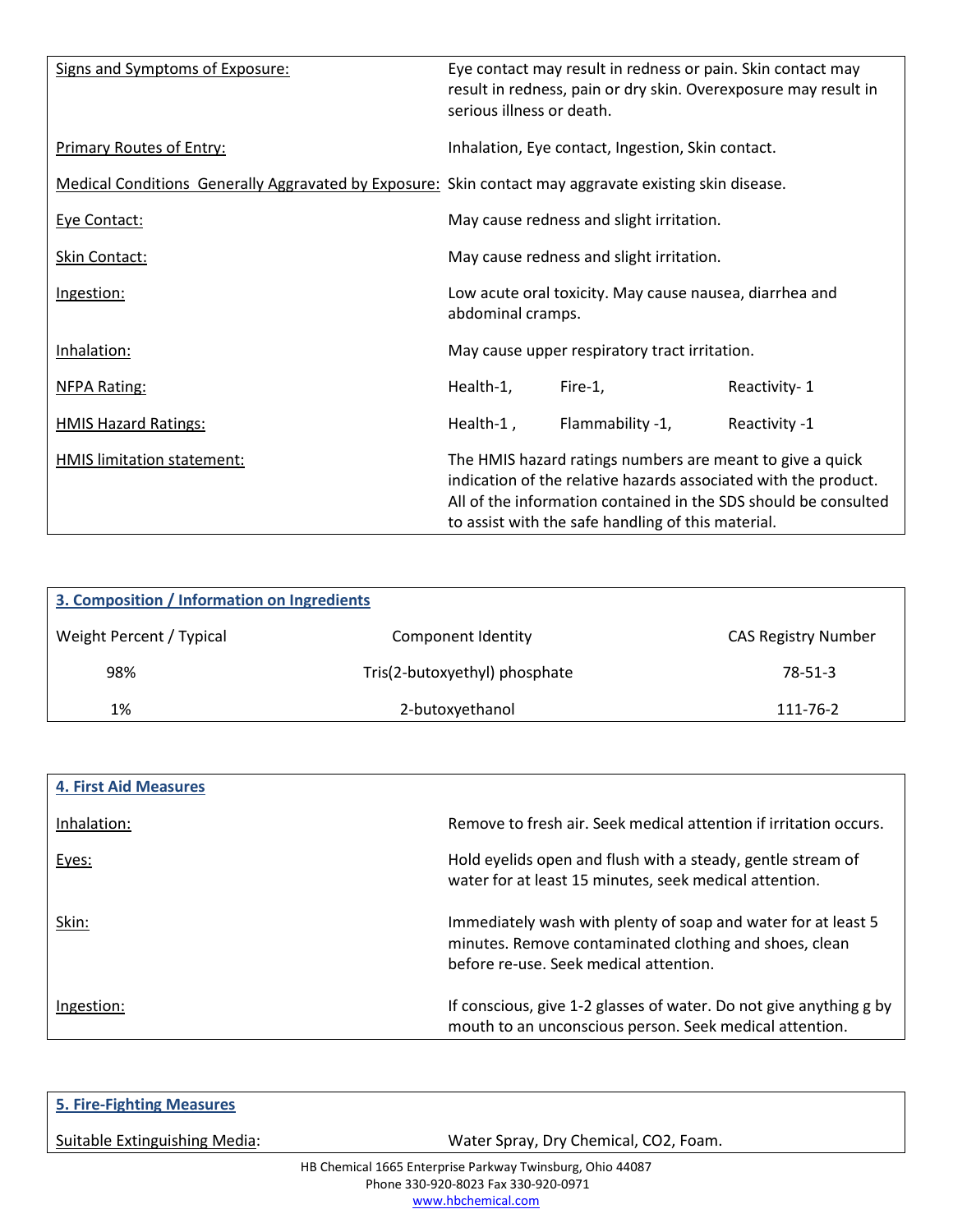| Special Fire Fighting Procedures:     | Firefighters should wear NIOSH/MSHA approved self-contained<br>breathing apparatus and full protective clothing. Closed<br>containers may explode from heat of a fire. |
|---------------------------------------|------------------------------------------------------------------------------------------------------------------------------------------------------------------------|
| <b>Hazardous Combustion Products:</b> | Oxides of phosphorus and oxides of carbon.                                                                                                                             |
| Unusual fire and explosion hazards:   | Product with burn under fire conditions.                                                                                                                               |

| <b>6. Accidental Release Measures</b>          |                                                                                                                                                                                                       |
|------------------------------------------------|-------------------------------------------------------------------------------------------------------------------------------------------------------------------------------------------------------|
| Steps to be taken in case material is Spilled: | Wear appropriate personal protective equipment. Absorb with<br>an inert absorbent. Sweep up and place in an appropriate<br>closed container. Clean up residue material by washing area<br>with water. |
| Environmental Disposal Information:            | Do not flush down the drain.                                                                                                                                                                          |
| Waste Disposal:                                | In accordance with local, state, and federal regulations.                                                                                                                                             |

| 7. Handling and Storage              |                                                                                                                                                                  |
|--------------------------------------|------------------------------------------------------------------------------------------------------------------------------------------------------------------|
| <b>Empty Containers:</b>             | Not available.                                                                                                                                                   |
| Precautions to be taken in handling: | Avoid breathing vapors and mist. Use non sparking tools and<br>grounded equipment and containers when transferring.                                              |
| Storage:                             | Store in a cool, dry, ventilated area. Keep containers tightly<br>closed when not in use. Do not store near extreme heat, open<br>flame, or sources of ignition. |

| 8. Exposure Controls / Personal Protection |                                                                                                                                                             |
|--------------------------------------------|-------------------------------------------------------------------------------------------------------------------------------------------------------------|
| <b>Exposure Controls:</b>                  | Not available.                                                                                                                                              |
| <b>Respiratory Protection:</b>             | NIOSH approved equipment used if respirators required.                                                                                                      |
| Ventilation:                               | Provide exhaust ventilation or other engineering controls to<br>keep the airborne concentrations of vapors below their<br>respective threshold limit value. |
| Hand protection:                           | Wear gloves.                                                                                                                                                |
| <b>Eye Protection:</b>                     | Wear goggles.                                                                                                                                               |
| Skin and Body Protection:                  | Wear impervious clothing. Wear long sleeves and pants.                                                                                                      |
| <b>Other Precautions:</b>                  | Wash with soap and water before eating, drinking or using toilet<br>facilities. Launder contaminated clothing before reuse.                                 |
| <b>Decontamination Facilities:</b>         | Ensure that eyewash station and safety shower is proximal to<br>the work-station location.                                                                  |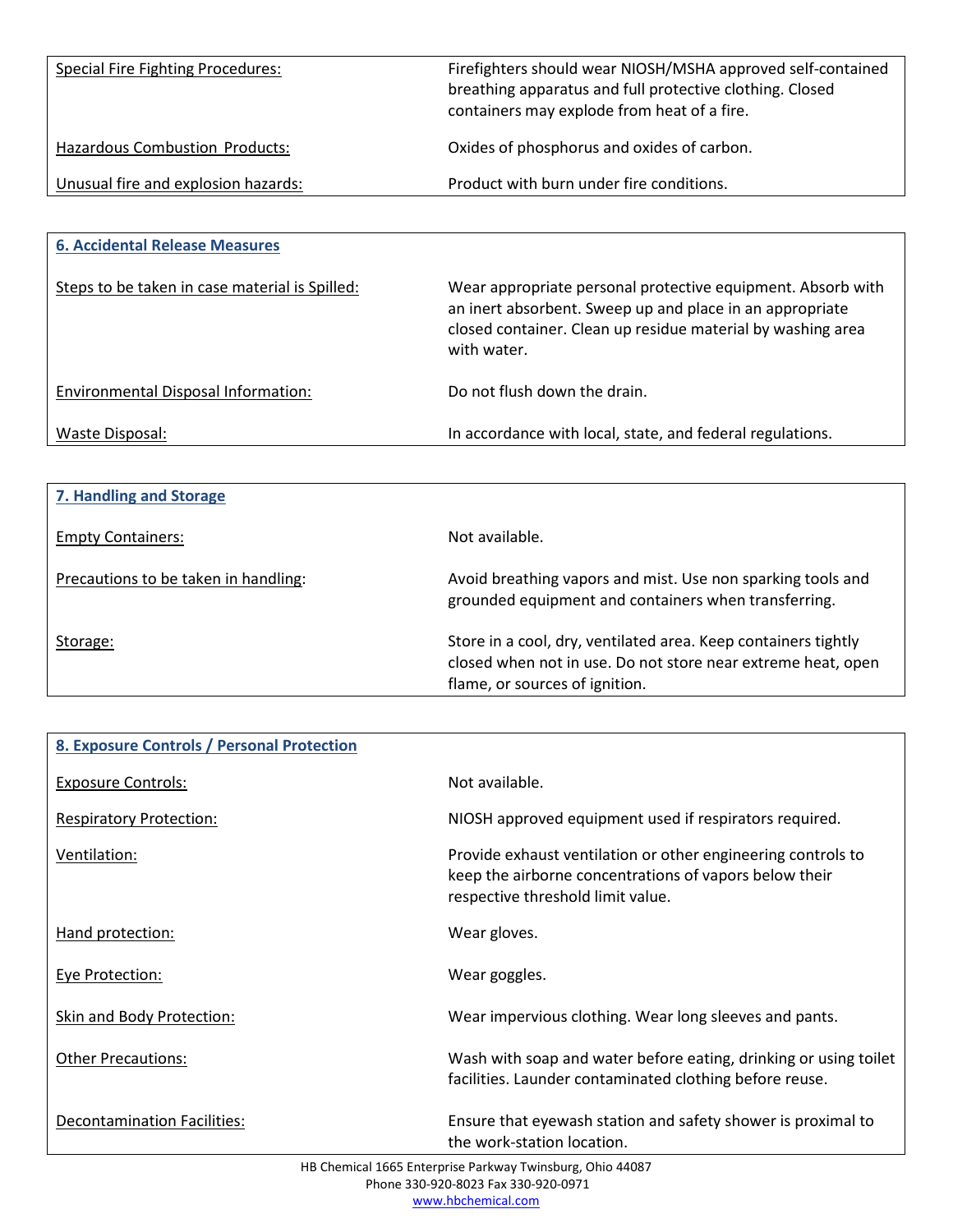| 9. Physical and Chemical Properties        |                            |
|--------------------------------------------|----------------------------|
| Physical Form:                             | Oily liquid                |
| Appearance & Odor:                         | Clear - Slightly yellow    |
| <b>Specific Gravity:</b>                   | Not available.             |
| <b>Partition Coefficient:</b>              | 3.65                       |
| Relative density:                          | 1.02                       |
| Density:                                   | 1.026 g/cm3 (20 C)         |
| Softening Point, R&B:                      | Not available.             |
| <b>Solubility in Water:</b>                | 1.1 $g/L$ (25 C)           |
| Flash Point, TAG CC F:                     | 224°C                      |
| Percent Volatiles (by weight):             | < 0.2                      |
| Evaporation Rate (Water $\sim$ I):         | Not available.             |
| Vapor Pressure (mm Hg):                    | <0.1 mmHg at 150°C (302°F) |
| Refractive Index:                          | 1.437 (20 C)               |
| Vapor Density (Air ~ me):                  | 13.8                       |
| Boiling Point (°F) Initial:                | 210-220 °C 410-428°F       |
| Auto ignition Temperature, <sup>o</sup> C: | 322°C (612°F)              |
| Flammable Limits, %(V):                    | Not available.             |
| Freezing point:                            | <-70°C (-94°F)             |

| 10. Stability and Reactivity          |                                                 |
|---------------------------------------|-------------------------------------------------|
| Stability:                            | This product is stable under normal conditions. |
| Incompatibility (Materials to Avoid): | Strong oxidizing agents.                        |
| <b>Conditions to Avoid:</b>           | Avoid excessive heat and light.                 |
| Hazardous Polymerization:             | Hazardous polymerization will not occur.        |

## **11. Toxicological Information**

This material is not listed as a carcinogen or potential carcinogen by NTP, IARC, ACGIH or OSHA.

Acute dermal toxicity:  $\blacksquare$  LD50-lethal does 50% of test species, > 2000mg/kg, Rabbit.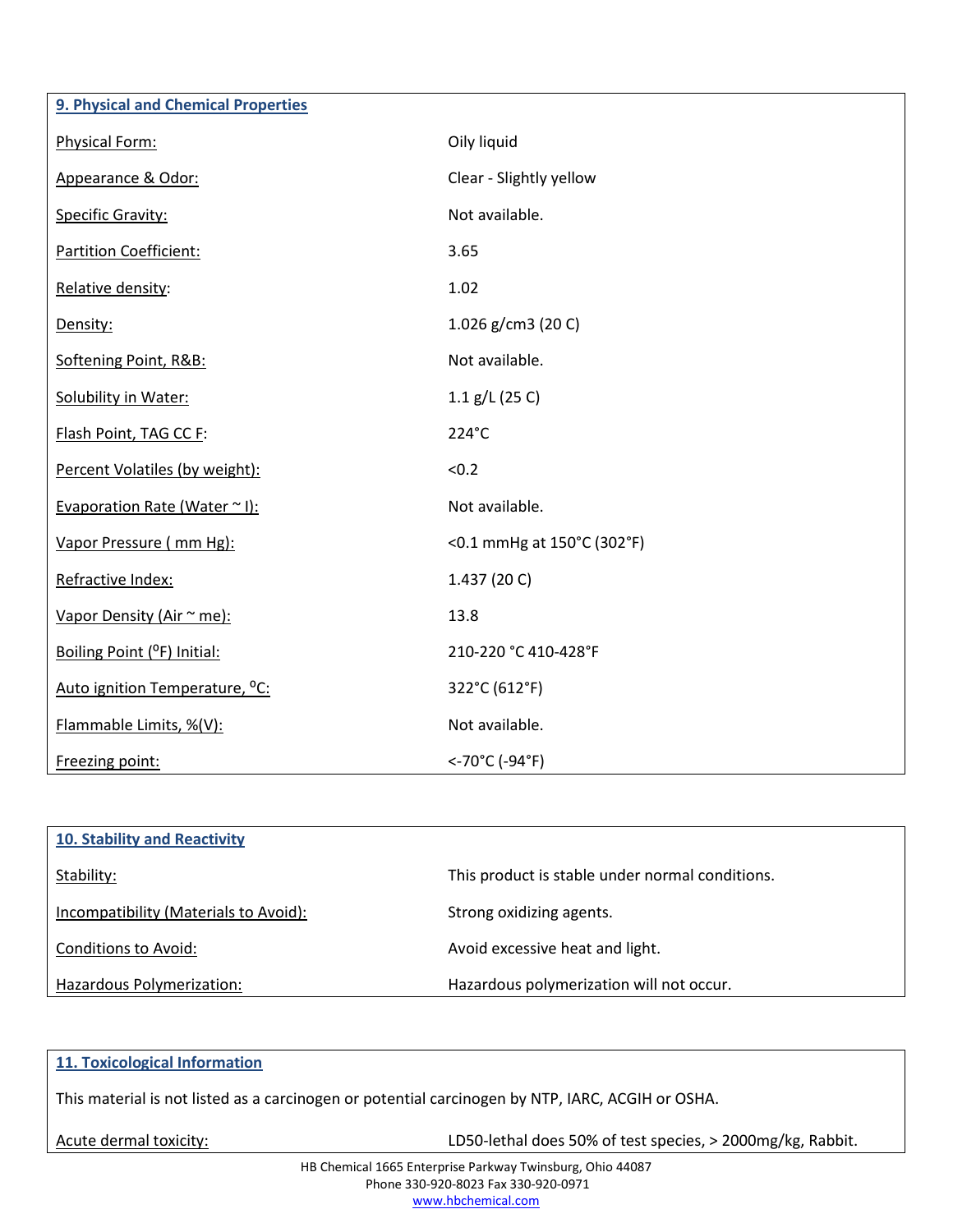Acute inhalation toxicity: LC50-lethal concentration 50% of test species, >6.4mg/l/4hr, rat

Acute oral toxicity:  $\blacksquare$  LD50-lethal does 50% of test species, >2000 mg/kg, Rat.

| 12. Ecological Information                                                      |                                                    |  |
|---------------------------------------------------------------------------------|----------------------------------------------------|--|
| LC50-lethal concentration 50% of test species, 24 mg/l/96hr, rainbow trout.     |                                                    |  |
| EC50-effective concentration 50% of test species, 75 mg/l/48 hr, Daphnia magna. |                                                    |  |
| Persistence and degradability:                                                  | 0 % (by BOD), 1 % (by TOC), 0 % (by GC)            |  |
| Bioaccumulative potential (BCF):                                                | 0.6 - 4.1 (conc. 0.2 mg/L), <5.8 (conc. 0.02 mg/L) |  |

| <b>13. Disposal Considerations</b> |                                                                                                                                                                                                                                                                                                                                                                                                                                                                                                                                                                                                                                                                                                                       |
|------------------------------------|-----------------------------------------------------------------------------------------------------------------------------------------------------------------------------------------------------------------------------------------------------------------------------------------------------------------------------------------------------------------------------------------------------------------------------------------------------------------------------------------------------------------------------------------------------------------------------------------------------------------------------------------------------------------------------------------------------------------------|
| Disposal of product:               | Recycle to process if possible. It is the generator's responsibility<br>to comply with Federal, State and Local rules and regulations.<br>You may be able to dissolve or mix material with a combustible<br>solvent and burn in a chemical incinerator equipped with an<br>afterburner and scrubber system. This section is intended to<br>provide assistance but does not replace these laws, nor does<br>compliance in accordance with this section ensure regulatory<br>compliance according to the law. US EPA guidelines for<br>Identification and Listing of Hazardous Waste are listed in 40<br>CFR Parts 261. The product should not be allowed to enter the<br>environment, drains, water ways, or the soil. |
| Disposal of container:             | Dispose of as unused product. Do not re-use empty containers.                                                                                                                                                                                                                                                                                                                                                                                                                                                                                                                                                                                                                                                         |
| Other considerations:              | Observe all federal, state and local regulations when disposing<br>of the substance.                                                                                                                                                                                                                                                                                                                                                                                                                                                                                                                                                                                                                                  |

| <b>14. Transport Information</b>                                    |                |
|---------------------------------------------------------------------|----------------|
| D.O.T. Shipping Name:                                               | Not regulated. |
| Air - ICAO (international Civil Aviation Organization):             | Not regulated. |
| Sea - IMDG (International Maritime Dangerous Goods): Not regulated. |                |

## **15. Regulatory Information**

All components of this material are on the TSCA Inventory.

All components of this material are on the Canadian DSL.

New Jersey Right To Know Components